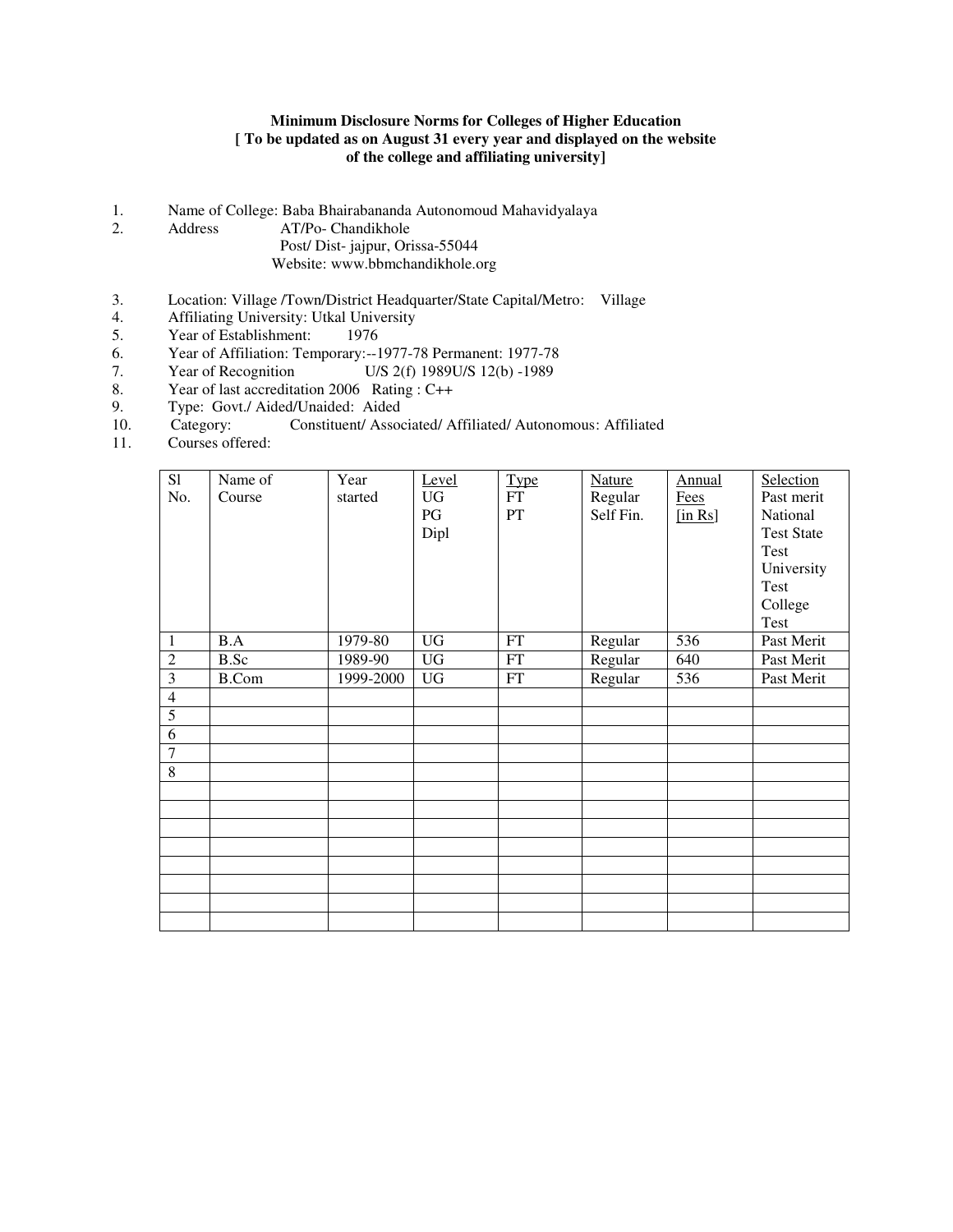#### 12. Enrolment & Exam Result:

| $\overline{SI}$<br>No.           | Name of<br>Course     | No.<br>of | Enrolment     |                |              | Performance in Final Exams. |                |           |                 |
|----------------------------------|-----------------------|-----------|---------------|----------------|--------------|-----------------------------|----------------|-----------|-----------------|
|                                  |                       | Seats     | Within<br>The | Outside<br>The | NRI/<br>PIO/ | Total                       | No<br>Appeared | No passed |                 |
|                                  |                       |           | State         | <b>State</b>   | Foreign      |                             |                | Total     | First<br>Div    |
| $\mathbf{1}$                     | $+3$ Arts<br>Final Yr | 256       | 93            |                |              | 93                          | 62             | 62        | $\overline{13}$ |
| $\overline{2}$                   | +3 Sc Final<br>Yr     | 96        | 94            |                |              | 94                          | 90             | 90        | 24              |
| $\overline{3}$                   | $+3$ Com<br>Final Yr  | 64        | 45            |                |              | 45                          | 42             | 42        | 04              |
| $\overline{4}$                   |                       |           |               |                |              |                             |                |           |                 |
| $\overline{5}$                   |                       |           |               |                |              |                             |                |           |                 |
| $\overline{6}$<br>$\overline{7}$ |                       |           |               |                |              |                             |                |           |                 |
| 8                                |                       |           |               |                |              |                             |                |           |                 |
|                                  |                       |           |               |                |              |                             |                |           |                 |
|                                  |                       |           |               |                |              |                             |                |           |                 |
|                                  |                       |           |               |                |              |                             |                |           |                 |
|                                  |                       |           |               |                |              |                             |                |           |                 |
|                                  |                       |           |               |                |              |                             |                |           |                 |
|                                  |                       |           |               |                |              |                             |                |           |                 |
|                                  |                       |           |               |                |              |                             |                |           |                 |

### 13. Profile of Teaching Staff:

| S1             | Name of             | Year         | Designation           | Highest       |              |                 | No. of Publications |               |
|----------------|---------------------|--------------|-----------------------|---------------|--------------|-----------------|---------------------|---------------|
| No.            | Faculty<br>members  | Joined       |                       | Qualification | <b>Books</b> | Nat.<br>Journal | Intl.<br>Journal    | Sem &<br>Conf |
| $\mathbf{1}$   | Dr. D.N.<br>Routray | 2.9.74       | Principal<br>Red. Eng | M.A, PH.D     | 03           | 05              |                     | $05+03$       |
| 2              | N.K.<br>Mohanty     | 12.08.<br>78 | Redr Engl             | M.A.          |              |                 |                     |               |
| 3              | R.N.<br>Mishra      | 1985         | Lec in Eng            | M.A           | 02           | 07              |                     | $03 + 03$     |
| $\overline{4}$ | B.C.<br>Muduli      | 1985         | Lec in Eng            | M.A           |              |                 |                     |               |
| $\overline{5}$ | D.D.<br>Nayak       | 1979         | Redr. Oriya           | M.A.D. Lit    | 03           | 05              |                     | $05 + 04$     |
| 6              | S.K.<br>Mohapatra   | 1975         | Lec in Oriya          | M.A. Ph.D     | 02           |                 |                     | $02 + 03$     |
| $\overline{7}$ | U.C. Rout           | 1985         | Lec in Oriya          | M.A           |              |                 |                     |               |
| 8              | B. Panda            | 1978         | Redr.P.SC             | M.A           |              |                 |                     |               |
| 9              | S.K. Palai          | 1983         | Lec in P.Sc           | M.A           |              |                 |                     |               |
| 10             | S.K.<br>Senapati    | 1990         | Lec in P.Sc           | M.A           |              |                 |                     |               |
| 11             | B.K. Patra          | 1977         | Redr. Hist            | M.A           |              |                 |                     |               |
| 12             | S.K. Lenka          | 1988         | Lec in Hist           | M.A           |              |                 |                     |               |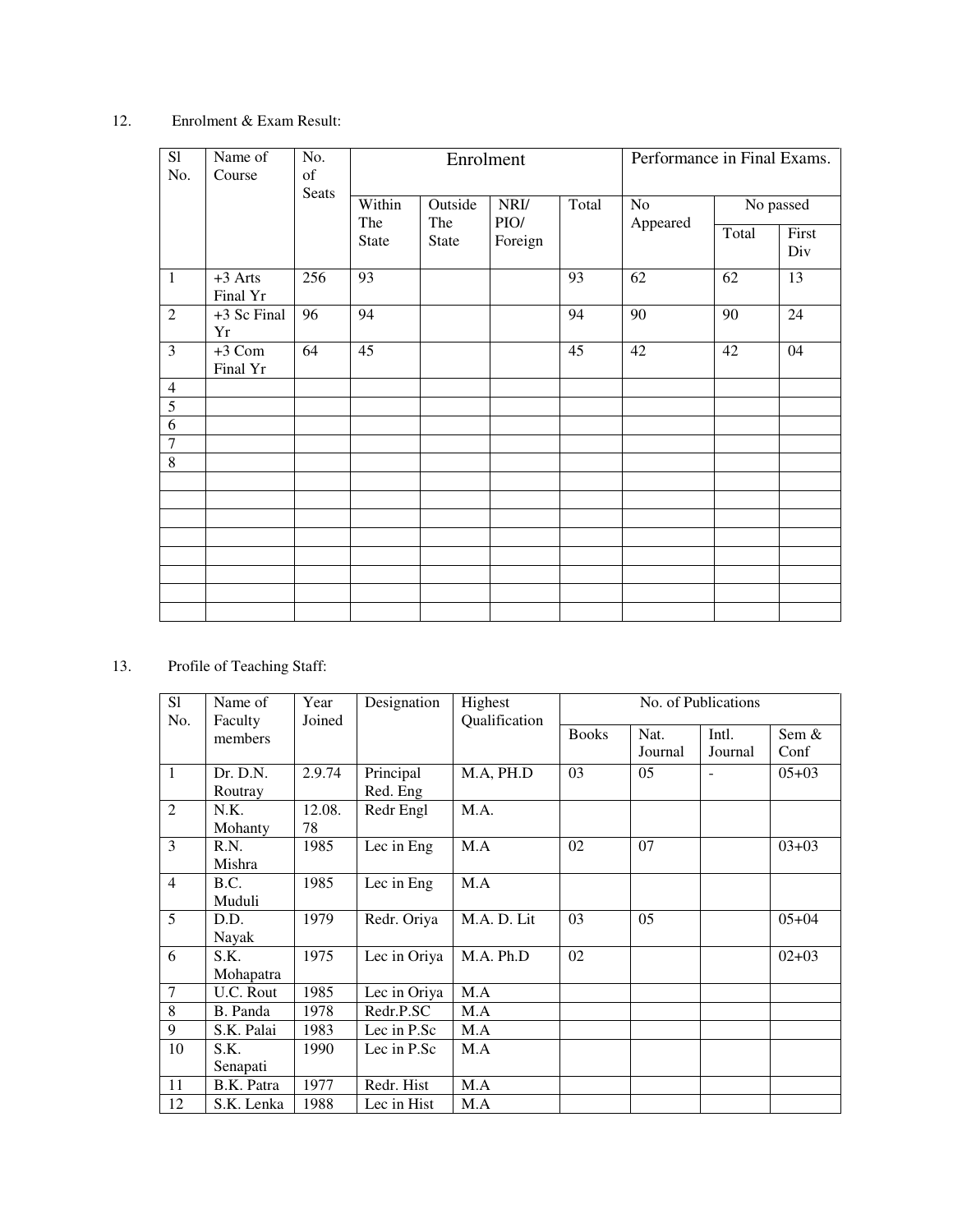| 13 | Smt.<br>R.Swain        | 1991 | Lect in Hist           | M.A          |    |    |           |
|----|------------------------|------|------------------------|--------------|----|----|-----------|
| 14 | Smt. R.<br>Prusty      | 1985 | Lec in Hist            | M.A          |    |    |           |
| 15 | A.K.<br>Samal          | 1978 | Redr.Eco               | M.A          |    |    |           |
| 16 | N.P. Das               | 1981 | Lec in Eco             | M.A          |    |    |           |
| 17 | Miss. I<br>Dash        | 1985 | Lec in Eco             | M.A.         |    |    |           |
| 18 | D.K.<br>Nayak          | 1994 | Lect in Eco            | M.A          |    |    |           |
| 19 | S.N. Panda             | 1978 | Redr. Edn              | M.ED, B.Ed   |    |    |           |
| 20 | S.N.<br>Mallick        | 1981 | Sr.Lect Edn            | M.Ed         |    |    |           |
| 21 | K.P.<br>Nayak          | 1987 | Lect. Edn              | M.A. Edn     |    |    |           |
| 22 | J. Sethy               | 1993 | Lec in Edu             | M.A. Edn     |    |    |           |
| 23 | S. Chand               | 1981 | Sr. lect. Soc          | M.A. Soc     |    |    |           |
| 24 | S.L. Nayak             | 1981 | Sr. Lect.<br>Soc       | M.A Soc      |    |    |           |
| 25 | B.S.<br>Pattnaik       | 1979 | Redr.<br>Philosophy    | M.A          |    |    |           |
| 26 | D.N.<br>Nayak          | 1980 | Lec in San             | M.A          |    |    | $03 + 02$ |
| 27 | K.N. Dash              | 1982 | Redr. Anth             | M.Sc         | 03 | 02 | $04 + 05$ |
| 28 | A.C.<br>Swain          | 1979 | Redr.<br>Comm          | M.Cm, Ph.D   |    |    |           |
| 29 | D. Samal               | 1979 | Redr.<br>Comm          | M.Com        |    |    |           |
| 30 | A.K. Kar               | 1982 | Rdr. Comm              | M.Com        |    |    |           |
| 31 | D.<br>Mohanty          | 1984 | Sr. Lect Phy           | M.Sc         |    |    |           |
| 32 | P.K. Sahoo             | 1987 | -do-                   | M.SC         |    |    |           |
| 33 | B. Samal               | 1991 | Lect. Phy              | M.Sc         |    |    |           |
| 34 | B.K.<br>Mishra         | 1984 | Redr. Chem             | M.SC, Ph.D   |    |    |           |
| 35 | P.K. Kar               | 1981 | $-do-$                 | $\rm M. S C$ |    |    |           |
| 36 | D.K.<br>Samal          | 1987 | Lec. Math              | M.Sc         |    |    |           |
| 37 | K.C.<br>Prusty         | 1984 | Lect.<br><b>Botany</b> | M.Sc         |    |    |           |
| 38 | Smt. S.<br>Das         | 1984 | Lect. Bot              | M.SC         |    |    |           |
| 39 | N.B.<br>Samantara<br>y | 1992 | $-do-$                 | M.SC         |    |    |           |
| 40 | K.<br>Choudhury        | 1983 | Lect. Zool             | M.Sc         |    |    |           |
| 41 | N.P.<br>Mishra         | 1983 | Lect. Zool             | M.SC, Ph.D   |    |    |           |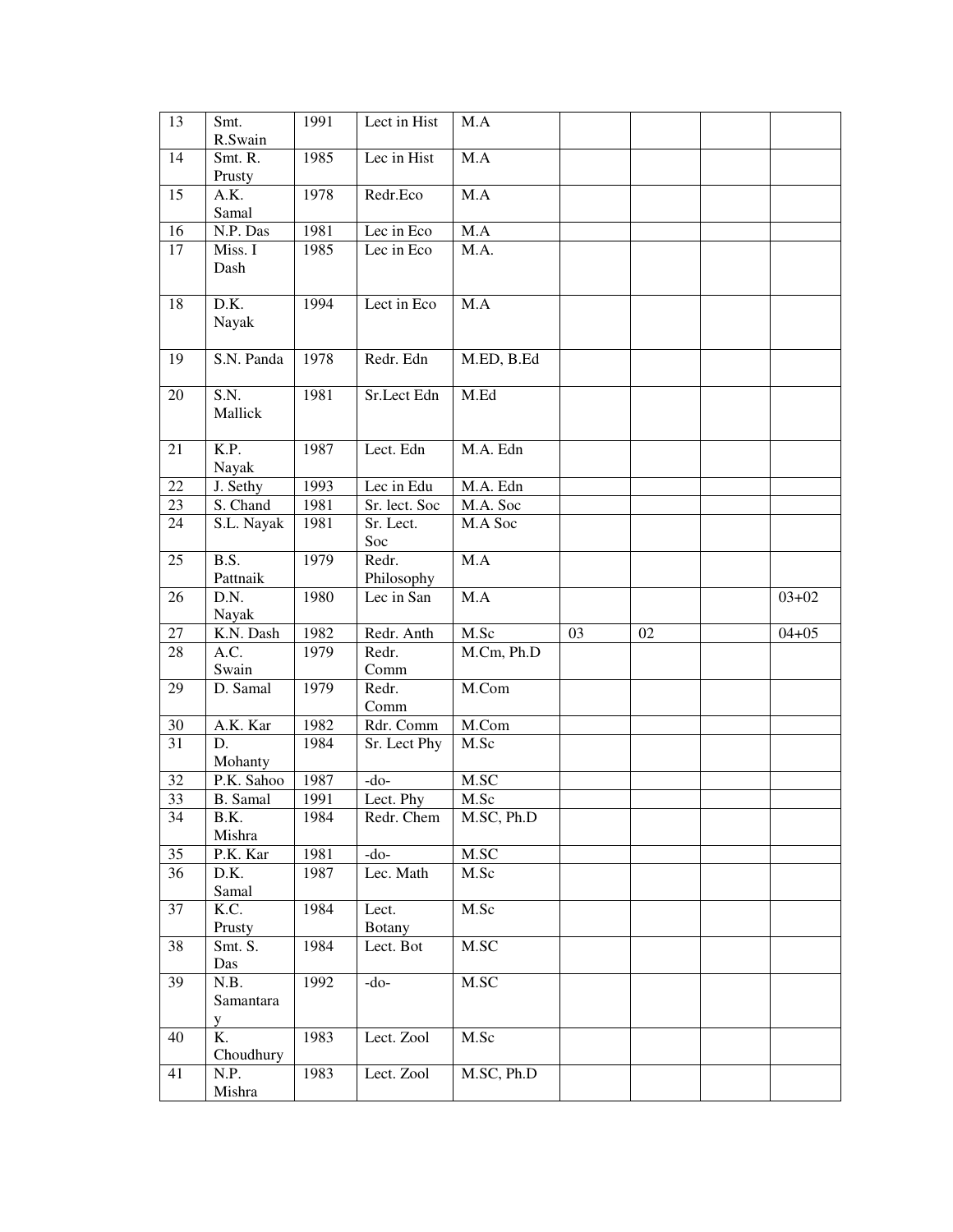14. Physical Facilities and Infrastructure

| Physical Facilities/ Infrastructure      |                       |
|------------------------------------------|-----------------------|
| Land & Building                          |                       |
| Land Area (in Acres)                     | 10 acres              |
| Built Up Area:                           | $\overline{02}$ acres |
| Play ground/Sports/Games Area            | $150$ mtrs x 100 mtrs |
| <b>Teaching/Learning</b>                 |                       |
| Number of Class Rooms                    | 21 nos                |
| Number of Tutorial Rooms                 | $16$ nos              |
| Number of Laboratories                   | $10$ nos              |
| Number of Seminar Rooms                  | $12$ nos              |
| Number of Conference Rooms               | $01$ nos              |
| Number of Committee Rooms                | Nil                   |
| <b>Hostel</b>                            | $\mathbb{L}$          |
| Number of Seats in Boys Hostel           | 50                    |
| Number of Seats in Girls Hostel          | 100                   |
| <b>Library</b>                           |                       |
| Seating capacity of Library Reading Room | 50                    |
| Number of Books in the Library           | 17084                 |
| Number of Journals subscribed            | 1553                  |
| Number of Multimedia literature          | Nil                   |
| <b>ICT</b> Infrastructure                |                       |
| Number of PCs in Computer Centre         | $02$ nos              |
| Number of PIV or higher PCs              | Nil                   |
| Number of LAN Terminals                  | Nil                   |
| WI fi connectivity                       | <b>Nil</b>            |
| Type & Speed of internet Connectivity    | <b>256 KBPS</b>       |
| <b>Teaching Tools/Aids</b>               |                       |
| Number of Television                     | 01                    |
| Number of OHPs                           | 01                    |
| Number of LCDs                           | Nil                   |
| Number of VCP/VCR                        | Nil                   |
| <b>Others</b>                            |                       |
| Auditorium                               | Nil                   |
| Gymnasium                                | Available             |
| <b>Indoor Games</b>                      | Available             |
| <b>Sports Facilities</b>                 | Available             |
| Number of Houses for Teachers            | Nil                   |
| Number of Rooms in Guest House           | Nil                   |
| Number of Common Rooms for Students      | 02                    |
| Health Centre/Medical Centre             | Nil                   |
| Number of Cubicles/Rooms for Teachers    | Nil                   |
| <b>Common Rooms for Teachers</b>         | 01                    |
| <b>Canteen for Students</b>              | 01                    |
| Transport facility for students          | Nil                   |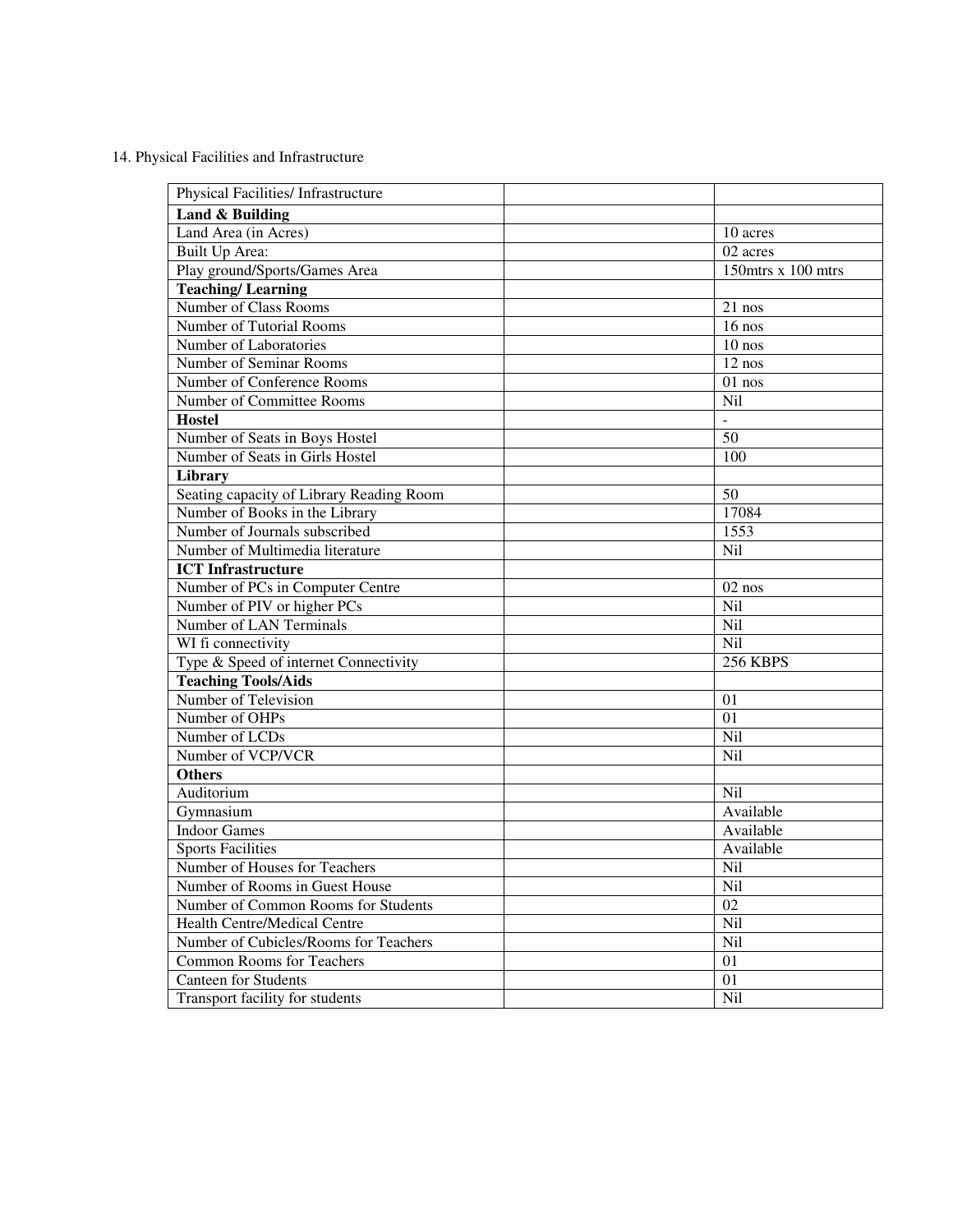#### 15. Income & Expenditure Statement

| Income                     | Rs in Lakh     | Expenditure               | Rs in Lakh     |
|----------------------------|----------------|---------------------------|----------------|
| Grants in Aid.             | 1,12,21,786.00 | Salaries & Allowances:    |                |
| <b>State Government</b>    | N <sub>i</sub> | <b>Teaching Staff</b>     | 91,80,431.00   |
| UGC                        | 2,60,333.00    | Other Staff               | 20,38,212.00   |
| Other Agencies             | 4,35,146.00    | Total                     | 1,12,18,643.00 |
| Total                      | 1,19,17,265.00 | Scholarships              | 2,90,420.00    |
| Donations and Contribution | N <sub>i</sub> | Books & Journals          | 40,120.00      |
| Fees from Students         | 1,20,800.00    | <b>Equipment and Labs</b> | 97,104.00      |
| <b>Other Sources</b>       | 8,51,106.00    | Maintenance & utilities   | 1,12,160.00    |
|                            |                | <b>Other Expenses</b>     | 2,70,220.00    |
| <b>Total Income</b>        | 1,28,89,171.00 | <b>Total Expenses</b>     | 1,20,28,667.00 |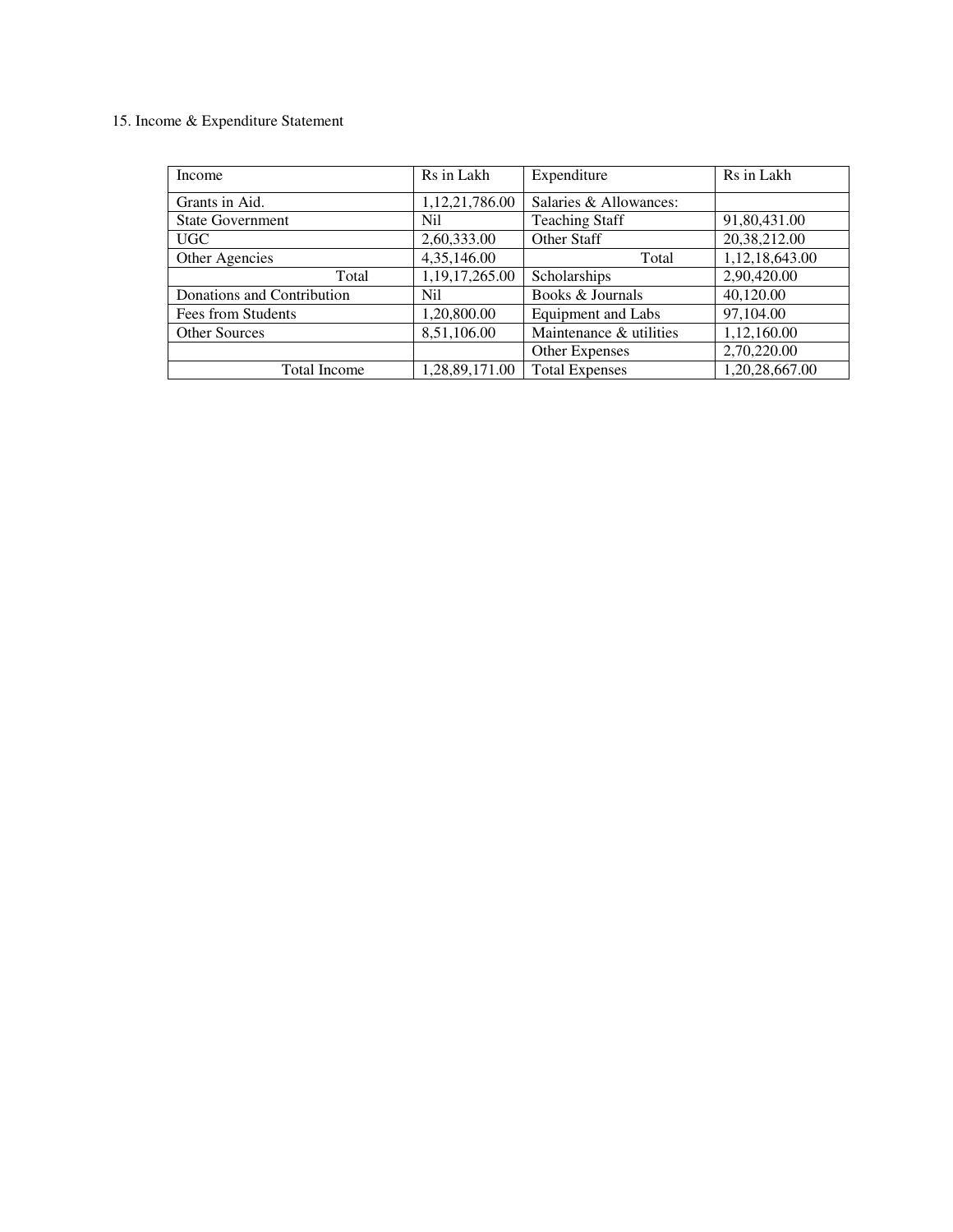## 1. A. Name of the College: **BABA BHAIRABANANDA MAHAVIDYALAYA, CHANDIKHOLE**

## B. Name of DISTRICT where college is located: JAJPUR

C. Name of affiliating University: UTKAL UNIVERSITY, VANI

VIHAR, BHUBANESWAR

| Sl.No          | Name of the  | Nameof        | Name of Professional Courses |
|----------------|--------------|---------------|------------------------------|
|                | Faculty      | Teaching      | leading degree               |
|                |              | Department    |                              |
|                |              | under Faculty |                              |
|                |              | English       |                              |
| $\mathbf{1}$   | B.A.         | Oriya         |                              |
|                |              | History       |                              |
|                |              | Political     |                              |
|                |              | Science       |                              |
|                |              | Economics     |                              |
|                |              | Sanskrit      |                              |
|                |              | Philosophy    |                              |
|                |              | Sociology     |                              |
|                |              | Anthropology  |                              |
|                |              | Physics       |                              |
| $\overline{2}$ | B.Sc         | Chemistry     |                              |
|                |              | Mathematics   |                              |
|                |              | <b>Botany</b> |                              |
|                |              | Zoology       |                              |
|                |              | Accounting    |                              |
| 3              | <b>B.Com</b> | Management    |                              |
|                |              |               |                              |
|                |              |               |                              |

#### 3**. A. Development of Under Graduate Education Date of inclusion under Sections 2(f) /12B: -**

| Sl.No. | Category           | No.of full time<br>permanent/regular<br>teachers* required<br>$**$ | No.of full time<br>permanent/regular<br>teachers in<br>position | Student<br>Enrolment | Ceiling of<br>Assistance<br>(Rs.in lakh)<br>$(+)$ |
|--------|--------------------|--------------------------------------------------------------------|-----------------------------------------------------------------|----------------------|---------------------------------------------------|
| 01     | Arts/Commerce      | 8/6                                                                |                                                                 |                      |                                                   |
| 02     | Science /Multi-    | 12/10, 18/41                                                       | 11/30                                                           | 288/462              |                                                   |
|        | Faculty            |                                                                    |                                                                 |                      |                                                   |
| 03     | Single faculty     | 5/5                                                                |                                                                 |                      |                                                   |
| 04     | College of         |                                                                    |                                                                 |                      |                                                   |
|        | Education          | 5/5                                                                |                                                                 |                      |                                                   |
|        | (General /Special) |                                                                    |                                                                 |                      |                                                   |

2.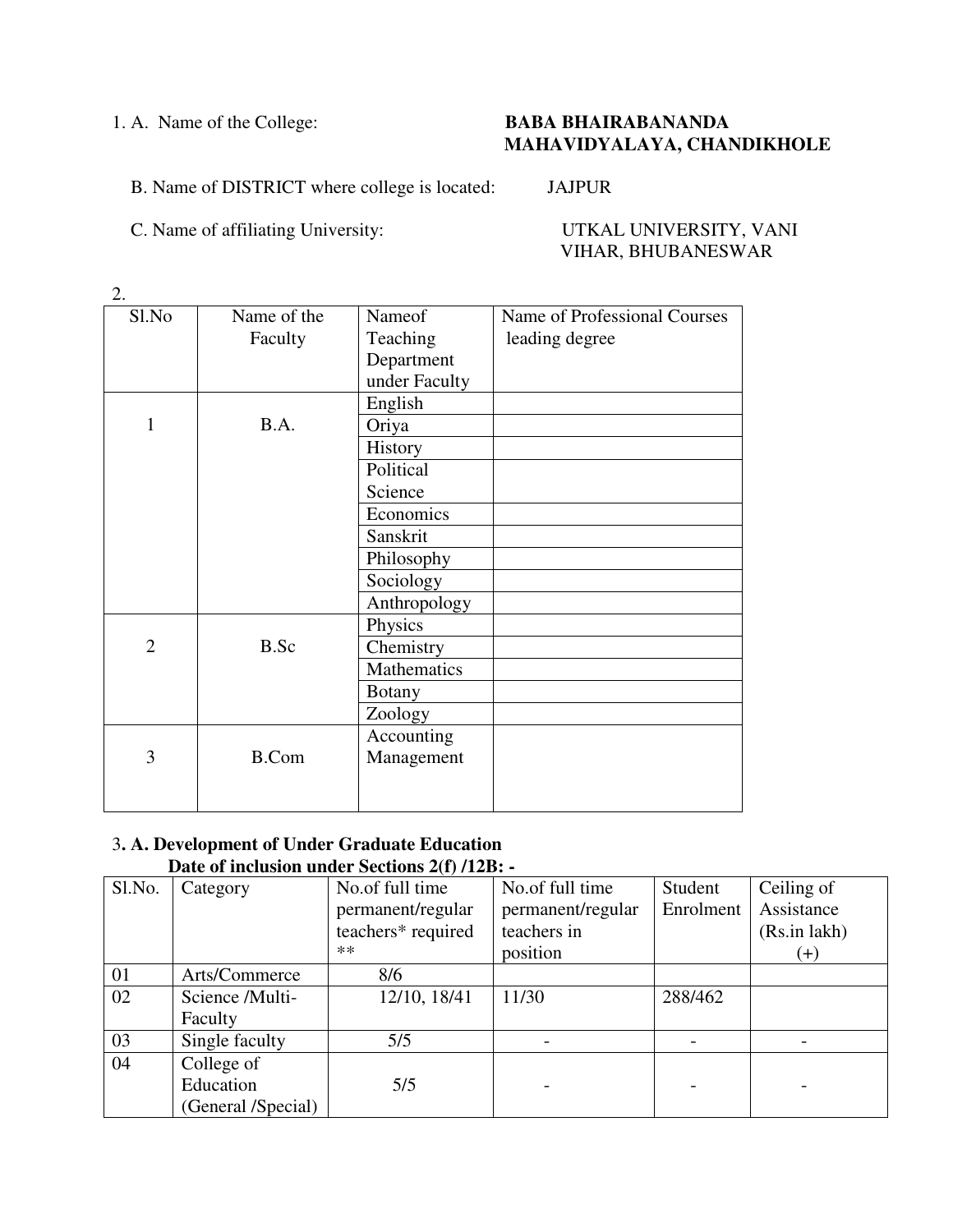\*For Government Colleges

\*\* Including Principal and Physical Training Instructor/Director of Physical Education ,Librarian may be included if involved in teaching.

\*\*\* Excluding Professional Courses (See Section 2)

**(+) For Official use only** 

| 3. B. Development Assistance for Undergraduate Education |  |
|----------------------------------------------------------|--|
|----------------------------------------------------------|--|

| Sl.No. | Item                             | Item wise Ceiling   | Grant sought  | <b>Grant Recommeded</b> |
|--------|----------------------------------|---------------------|---------------|-------------------------|
|        |                                  | (Rs. in lakh)       | (Rs. in lakh) | $(Rs. in 1akh)(+)$      |
|        |                                  |                     |               |                         |
| 01     | Books & Journals                 |                     | 5.00          |                         |
| 02     | Equipment                        |                     | 5.00          |                         |
| 03     | Maintenance of Equipment         | 2.00                | 2.00          |                         |
| 04     | Construction/Extension/          | Not to exceed 50%   | 15.00         |                         |
|        | Renovation of Building (Specify) | of total grant      |               |                         |
|        | type of Building)                | allocated.          |               |                         |
| 05     | Improvement of facilities in     | 1.00                | 1.00          |                         |
|        | existing premises                |                     |               |                         |
| 06     | Enhancement of initiative for    | 2.00                | 2.00          |                         |
|        | competence building              |                     |               |                         |
| 07     | <b>Examination reform</b>        | 1.00                | 1.00          |                         |
| 08     | <b>Educational innovation</b>    | 2.00                | 2.00          |                         |
| 09     | Field Work/Study tours           | 1.0 (U.G.Colleges)  | 1.00          |                         |
|        |                                  | 2.00                |               |                         |
|        |                                  | (P.G.<br>2.0        |               |                         |
|        |                                  | Colleges)           |               |                         |
| 10     | <b>Extension activities</b>      | 1.00 (No. NSS Unit) | 1.00          |                         |
|        | Total.                           |                     | 35.00         |                         |

(+) For Official use only.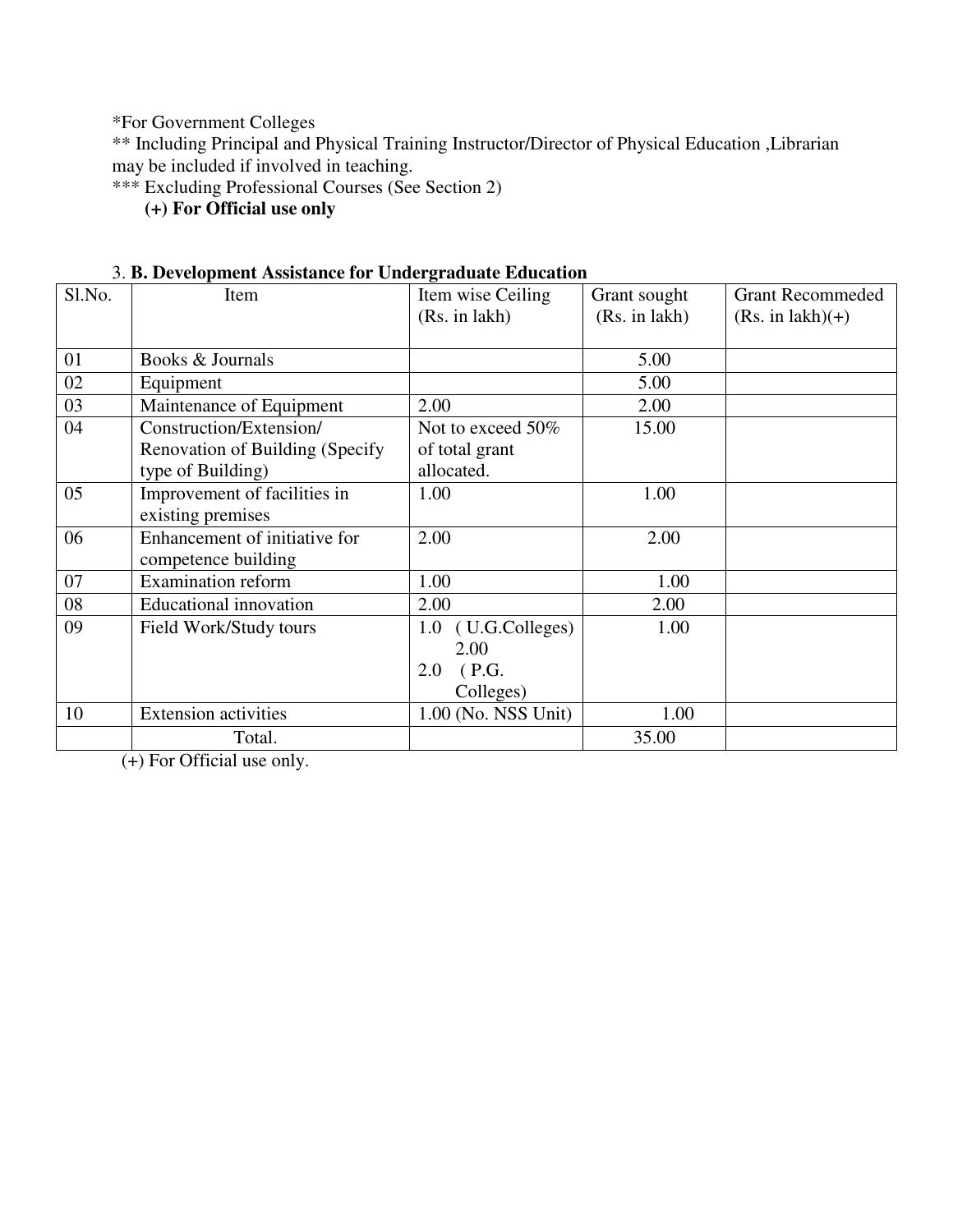## **6. Total grant recommended under development assistance (+)**

- (i) Development Assistance For under graduate Education : (Section 3B)<br>(ii) Professional C
- Professional Courses leading : to degree (Section-4)
- (iii) Development of Postgraduate : Education (Section 4)
- (iv) Total  $[(i) + (ii) + (iii)]$

**Expert Committee including UGC Officer Signature with Name** 

**(+) For Official use only**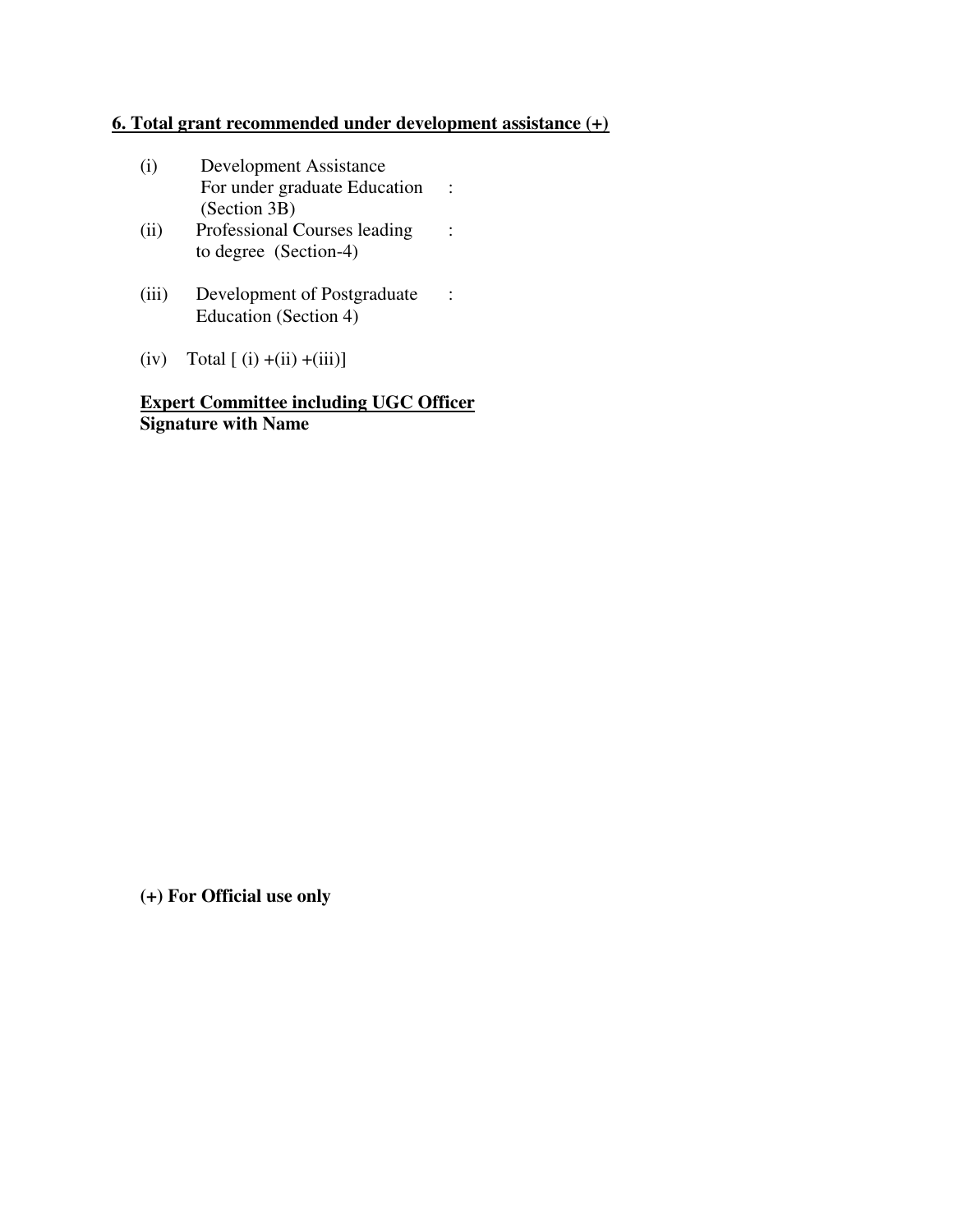| Sl.No            | <b>Name of Scheme</b>                                                                                                                                  | <b>UGC</b><br><b>Ceiling</b> | <b>Item</b>                                                                      | <b>Amount</b><br>Sought      | <b>Amount</b><br>recommended |
|------------------|--------------------------------------------------------------------------------------------------------------------------------------------------------|------------------------------|----------------------------------------------------------------------------------|------------------------------|------------------------------|
|                  |                                                                                                                                                        | (Rs. Lakh)                   |                                                                                  | (Rs. in<br>Lakh)             | $(Rs in lakh) (+)$           |
| $\mathbf{1}$     | Improvement of facilities in<br>exiting premises                                                                                                       | 2.00                         | Common room and<br>toilet facilities for<br>women                                | 2.00                         |                              |
| $\overline{2}$   | Rejuvenation of infrastructure<br>in old college (Established<br>before $15^{\text{th}}$ August, 1947)                                                 | 15.00                        | <b>Building</b>                                                                  | $\qquad \qquad -$            |                              |
| 3                | Catch-up grant for Young<br>Colleges (Recognized under                                                                                                 | 12.00                        | Building (Limited<br>to $9.00$                                                   | $\overline{\phantom{a}}$     |                              |
|                  | Sections 2 (f) and 12 B during<br>Tenth Plan and thereafter)                                                                                           |                              | <b>Book and Journals</b>                                                         | $\overline{\phantom{0}}$     |                              |
|                  |                                                                                                                                                        |                              | Equipment                                                                        | $\qquad \qquad \blacksquare$ |                              |
| $\overline{4}$   | College located in Rural/<br>Remote/Border/Hill/Tribal<br>Areas (Certificate of location                                                               | 10.00                        | Accommodation for<br>teachers/Students on<br>rental basis.                       | 10.00                        |                              |
|                  | from Govt. Officer not below<br>the rank of BDO to be<br>furnished)                                                                                    |                              | Conveyance<br>allowance to<br>Students                                           |                              |                              |
|                  |                                                                                                                                                        |                              | Developing and<br>implementing<br>location specific<br>curricula.                |                              |                              |
| 5                | Colleges with relatively higher<br>Proportion of SC/ST/OBC (<br>excluding creamy layer)and<br>Minorities (At least 35% of the<br>Students may comprise |                              | <b>Stipend for Students</b><br>(Family income not<br>to exceed Rs.5000/-<br>P.A. | 6.00                         |                              |
|                  | SC/ST/OBC (Non-creamy<br>layer)/Minorities/economically<br>deprived/Physically challenged<br>or College is Minority<br>Institution)                    | 6.00                         |                                                                                  |                              |                              |
| 6                | Special grant for enhancement                                                                                                                          | 7.00                         | <b>Books and Journals</b>                                                        | 1.00                         |                              |
|                  | of initiative for capacity                                                                                                                             |                              | Equipment                                                                        | 1.00                         |                              |
|                  | building in College                                                                                                                                    |                              | Building Classroom,<br>Laboratory                                                | 4.00                         |                              |
|                  |                                                                                                                                                        |                              | Furniture, fixtures<br>for new classroom,<br>laboratory                          | 1.00                         |                              |
| $\boldsymbol{7}$ | <b>Establishment of Day Care</b><br>Centers in Colleges.                                                                                               | 2.00                         | <b>Essential facilities</b>                                                      | 2.00                         |                              |

# **7. Additional Grants/Scheme Merged with Developments Grants.**

**(+) For Official Use only.**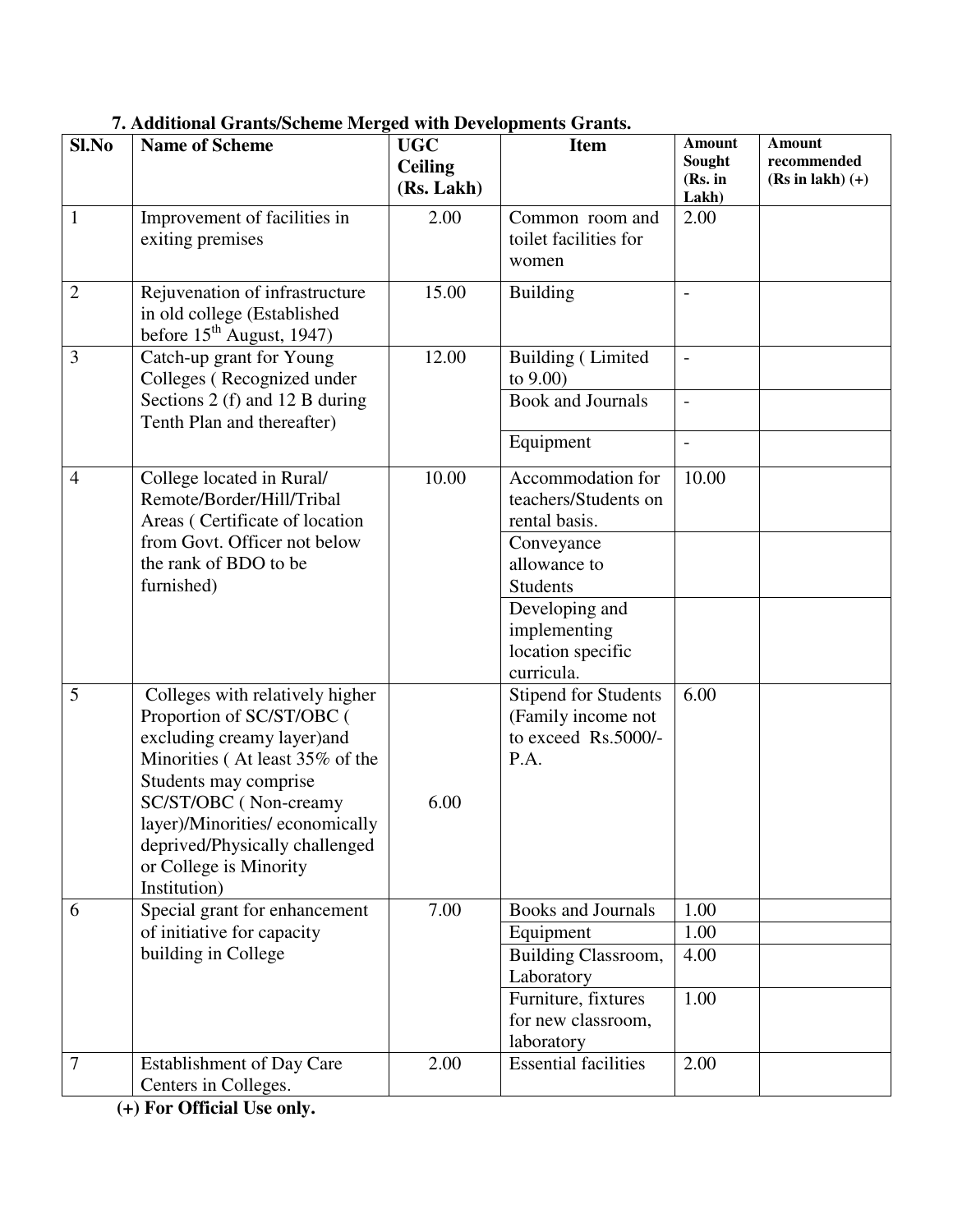| 8  | Colleges in Backward<br>Areas (Identified Districts<br>enclosed                                  | 12.00                                                | Building (Limited to<br>9.00                                                                        |      |  |
|----|--------------------------------------------------------------------------------------------------|------------------------------------------------------|-----------------------------------------------------------------------------------------------------|------|--|
|    |                                                                                                  |                                                      | <b>Books and Journals</b>                                                                           |      |  |
|    |                                                                                                  |                                                      | Equipment including PG<br>(Where not adequate<br>more than 50 Students per<br>PG.                   |      |  |
| 9  | Establishment of UGC-<br><b>Netwark Resource Centre</b><br>(UGC-NRC) (First time<br>assistance)  | 2.50                                                 | Pentium PC (Katest)<br>Orubterm UPSm<br>Software, Fax Niden                                         | 2.50 |  |
|    |                                                                                                  | $0.12$ Lakh<br>P.a $(0.60)$<br>Lakh for 5<br>years.  | <b>Internet Connectivity</b>                                                                        | 0.60 |  |
|    | Establishment of UGC-<br><b>Network Resource Centre</b><br>(UGC-NRC) (Second time<br>assistance) | 1.00                                                 | Purchase/Upgradation of<br>computers                                                                |      |  |
|    |                                                                                                  | $0.12$ Lakh<br>P.a. $(0.60)$<br>Lakh for 5<br>years) | Internet Connectivity.                                                                              |      |  |
| 10 | <b>Equal Opportunity Centtre</b><br>in Colleges.                                                 | PG<br>College:0.75<br>Lalh P.a<br>(3.75 Lakh         | Contingency, meetings,<br>honorarium to Advisor (<br>P.G. College: 0.50 Kakh<br>P.a UG College 0.30 | 1.50 |  |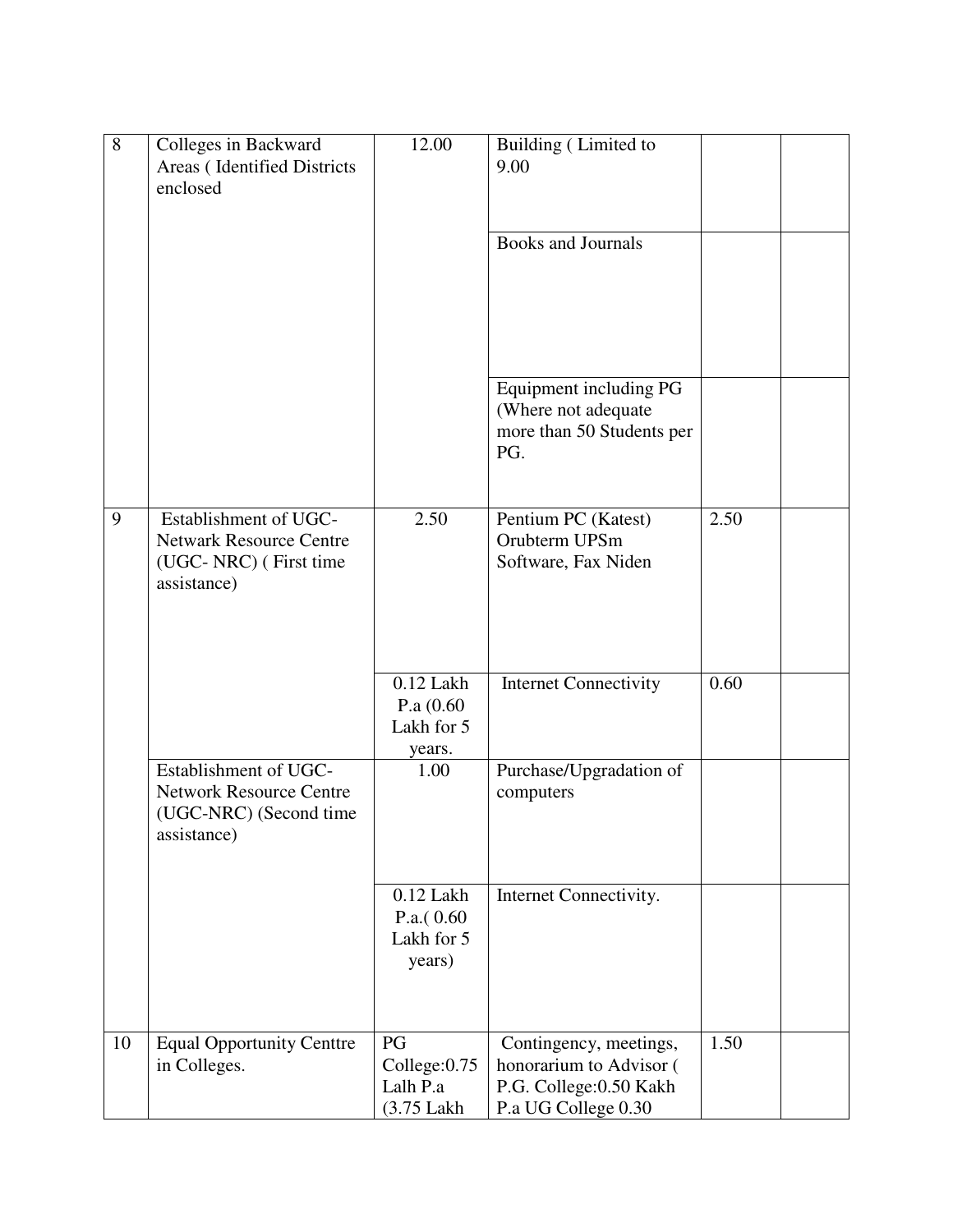|  | for 5 years) | Lakh P.a.               |      |  |
|--|--------------|-------------------------|------|--|
|  |              |                         |      |  |
|  |              |                         |      |  |
|  |              | Short term course on    | 1.25 |  |
|  |              | positive discrimination |      |  |
|  |              | (0.25 Lakh P.a.         |      |  |

| 11 | <b>Remedial Coaching</b><br>for SC/ST/OBC (<br>excluding creamy<br>layer) and Minorities<br>(100 Students must<br>belong to categories<br>mentioned)                     | 3.00  | Equipment                                                                                                                  | 3.00  | Already<br>allocated<br>in XI<br>Plan<br>(Rs.in<br>lakh) | Amount<br>recommended<br>now (Rs. in<br>$lakh)$ $(+)$ |
|----|--------------------------------------------------------------------------------------------------------------------------------------------------------------------------|-------|----------------------------------------------------------------------------------------------------------------------------|-------|----------------------------------------------------------|-------------------------------------------------------|
|    |                                                                                                                                                                          | 2.00  | Books, Journals,<br><b>Study Materials</b>                                                                                 | 2.00  |                                                          |                                                       |
|    |                                                                                                                                                                          | 10.00 | Recurring items<br>including honorarium,<br>remuneration, TA,<br>Payment to Part-time<br>LDC, Contingency                  | 10.00 |                                                          |                                                       |
| 12 | Coaching for<br>NET/SET for<br>SC/ST/OBC (                                                                                                                               | 2.50  | Esquipment                                                                                                                 |       |                                                          |                                                       |
|    | excluding creamy<br>layer) and Minorities (<br>Colleges with<br>Postdgraduate<br>departments only)                                                                       | 1.00  | Books, Journals Study<br>Materials                                                                                         |       |                                                          |                                                       |
|    |                                                                                                                                                                          | 7.00  | Recurring items<br>including honorarium,<br>remuneration, TA,<br>hospitality, payment to<br>Part-time LDC,<br>Contingency. |       |                                                          |                                                       |
| 13 | Coaching classes for<br>entry in services for<br>SC/ST/OBC<br>(excluding creamy<br>layer) and Minorities<br>(100 Students must<br>belong to the<br>categories mentioned) | 3.00  | Equipment                                                                                                                  |       |                                                          |                                                       |
|    |                                                                                                                                                                          | 2.00  | Books, Journals,<br>Study materials                                                                                        |       |                                                          |                                                       |
|    |                                                                                                                                                                          | 10.00 | Recurring items<br>including honorarium,<br>remuneration, TA,<br>hospitality, payment to<br>part-time<br>LDC,Contingency.  |       |                                                          |                                                       |

**(+) For Official Use only.**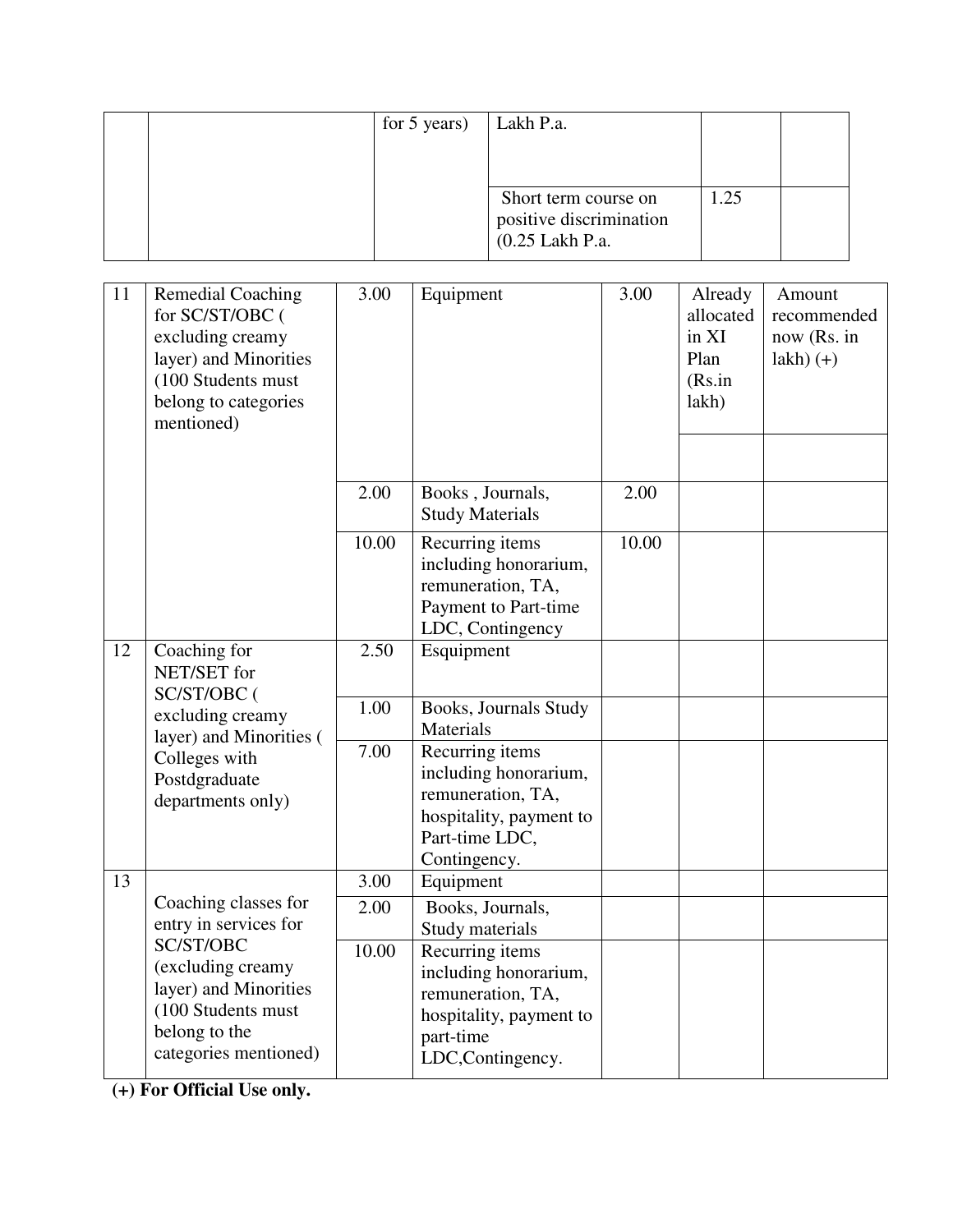| 14(i)  | <b>Higher Education for persons</b><br>with special needs (HEPSN)<br>Component 1<br><b>Establishment of Enabling units</b><br>for differently abled persons | $0.50$ Lakh<br>P.a. $(2.50)$<br>lakh for 5<br>years)<br>$0.48$ lakh p.a<br>$(2.40$ lakh for<br>5 years) | General<br>administration,<br>Stationery,<br>contingency, services<br>of experts and<br>personnel for<br>organizing awareness<br>programmes.<br>Honorarium to<br>Coordinator. |                          |  |
|--------|-------------------------------------------------------------------------------------------------------------------------------------------------------------|---------------------------------------------------------------------------------------------------------|-------------------------------------------------------------------------------------------------------------------------------------------------------------------------------|--------------------------|--|
|        | Component 2<br>Providing access to differently<br>abled persons (one-time<br>assistance)                                                                    | 5.00                                                                                                    | Ramps, rails, toilets,<br>etc, to suit special                                                                                                                                | 5.00                     |  |
|        | Component 3<br>Providing special equipment to<br>augment educational services<br>for differently abide persons (<br>one time assistance)                    | 1.50                                                                                                    | Computers with screen<br>reading software, low<br>vision aids, scanners<br>mobility devices.                                                                                  | 1.50                     |  |
| 14. ii | Finncial assistance to visually<br>challenged teachers                                                                                                      | $0.12$ lakh p.a<br>for a teacher<br>$(0.60$ lakh<br>for 5 years)                                        | Payment to Reader,<br><b>Purchase of Bralle</b><br>books/material,<br>recorded materials<br>equipment.                                                                        | $\overline{\phantom{a}}$ |  |
| 15     | Career and Counselling Cell                                                                                                                                 | 2.00                                                                                                    | Computers with<br>internet, laser printer,<br>photocopier, Fax                                                                                                                | 2.0                      |  |
|        |                                                                                                                                                             | 1.00 lakh p.a<br>$(5.00$ lakh for<br>5 years)                                                           | Hiring charges,<br>TA/DA to counselor,<br>Resource persons<br>payment of<br>honorarium reading<br>material contingency                                                        | 5.0                      |  |
|        |                                                                                                                                                             |                                                                                                         | Total                                                                                                                                                                         | 61.35                    |  |